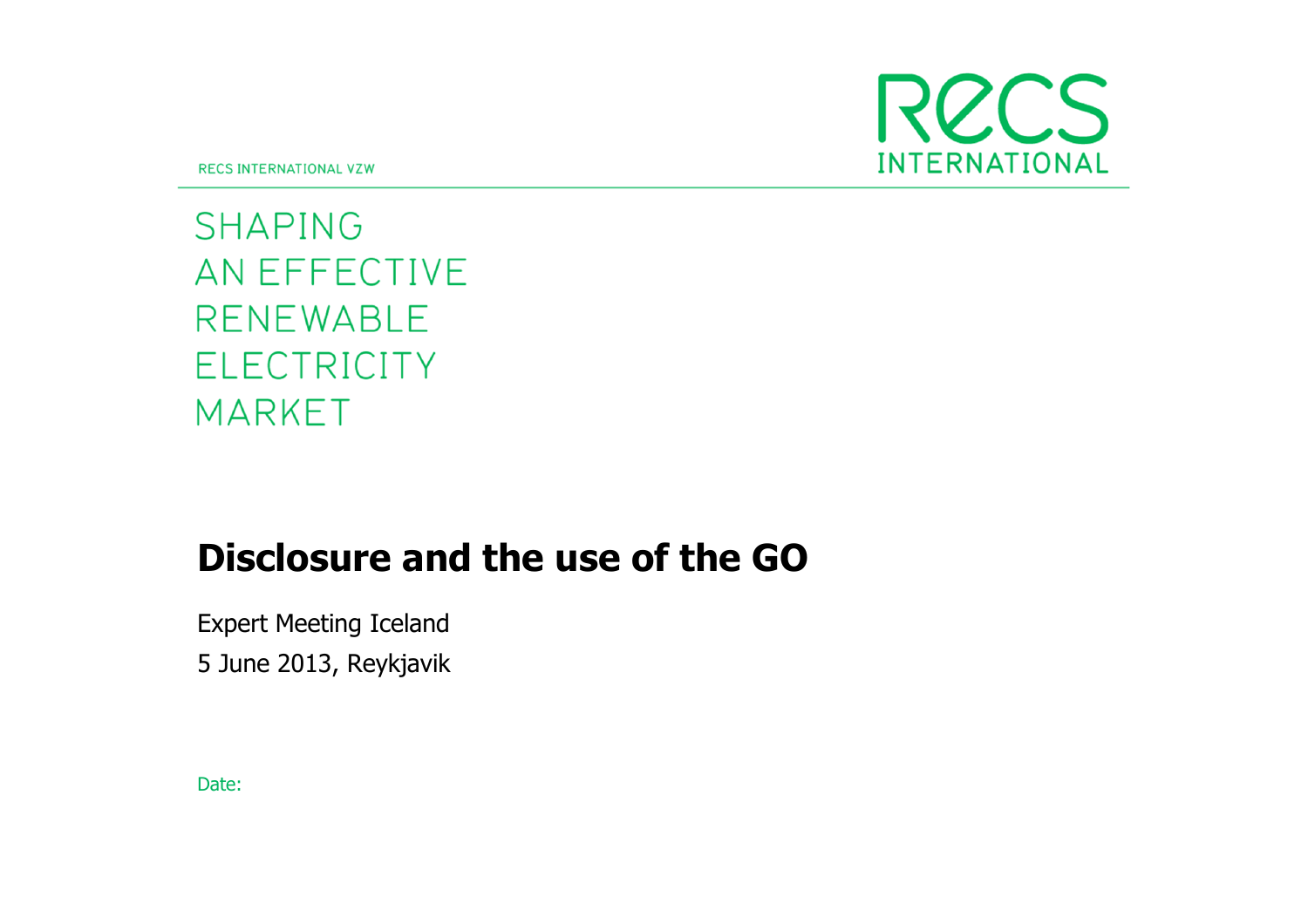

# Introduction: definition of electricity products

# 1. The GO system

- EECS standard is the only standard available
- Info on GO is about facts (including carbon emissions)

# 2. Rules how to use the GO (cancellation rules)

- Linked to the demand (green products/disclosure/etc…)
- RECS Good Practice
- Disclosure rules: RE-DISS best practice recommendations

# 3. Opinions about the 'quality' of products

- Sustainability/LCA
- National or imno - National or import?
- This is where the labels come in ……………………..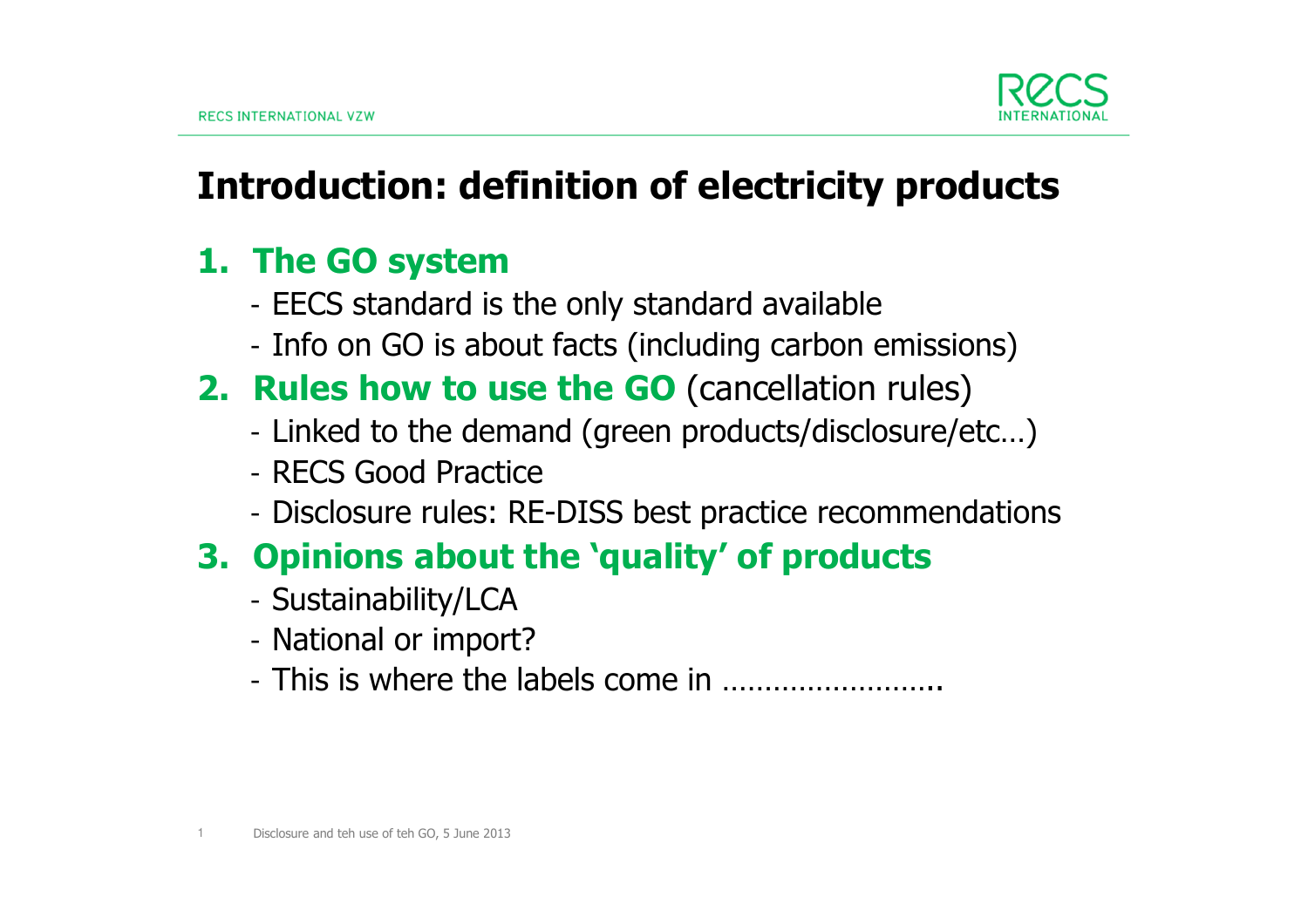

### Results: implementation GO systems

|                     |                        | (Countries) |        | (kWh)            |
|---------------------|------------------------|-------------|--------|------------------|
| 2012                | <b>EECS</b> compatible | 11          | 35%    | 44 $\frac{0}{0}$ |
| 2013                | <b>EECS</b> compatible | 16          | 51%    | $75\%$           |
| 2014                | <b>EECS</b> compatible | 22          | $71\%$ | $92\%$           |
| Non-EECS compatible |                        |             | 79%    | $8 \frac{0}{0}$  |

### Some remarks

- Issue GO for CHP: a few countries (5+)
- Issues GO for Fossil and Nuclear: a few countries (5+)
- $\bullet$ Costs services Issuing Bodies are very divers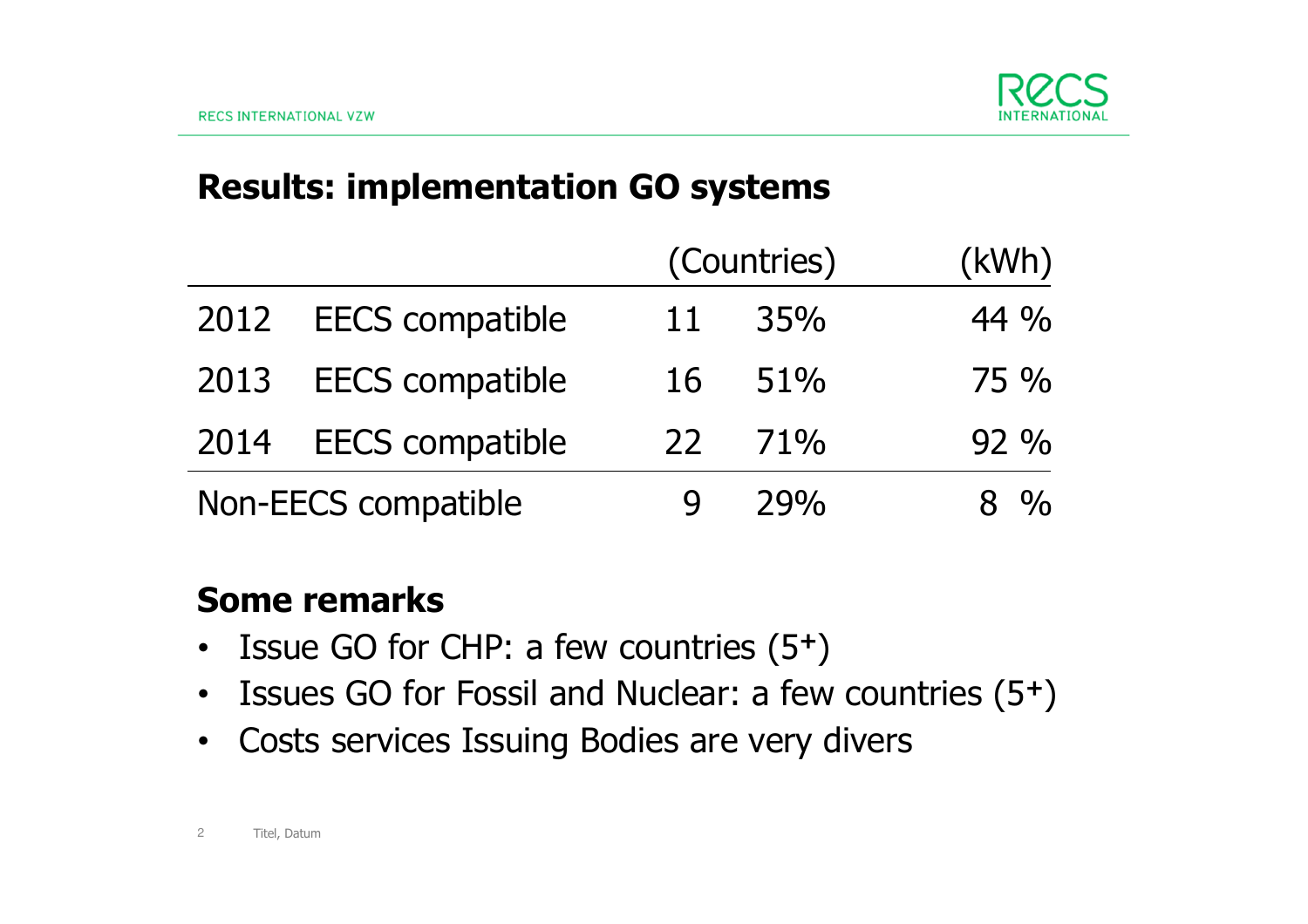

### The problem with disclosure

How to allocate the produced electricity to specific consumers? What information is given to consumers?

We see three aspects that need to be tackled:

- 1. Production mix is not the same as consumption mix
- 2. What will happen with the rest when electricity is tracked? (grid mix does not exist anymore!)
- 3. Timing: relation between year of supply of electricity products, production/issue-date of GO and deadlines for cancellation.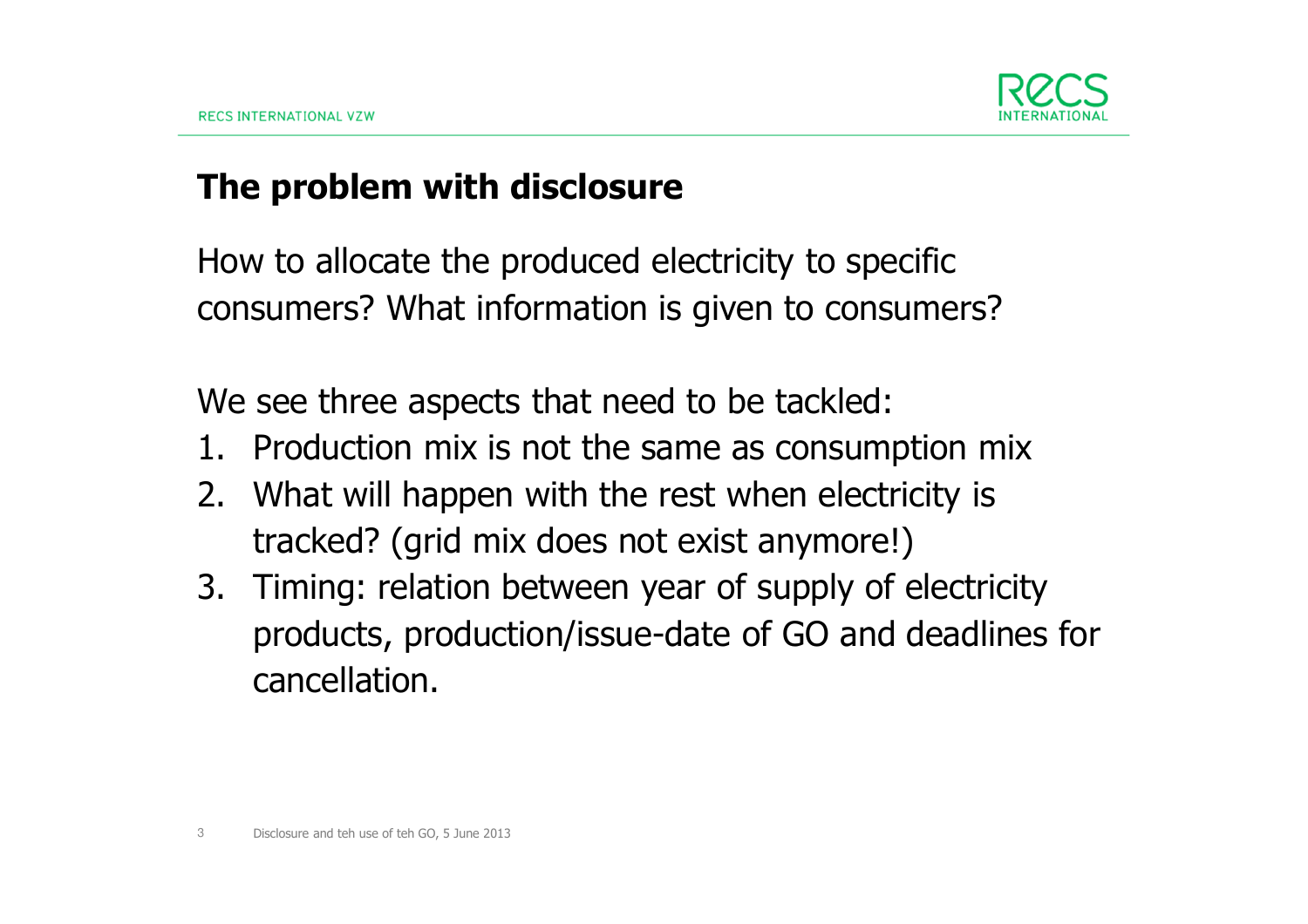

### Production mix versus consumption mix



### European coordination is needed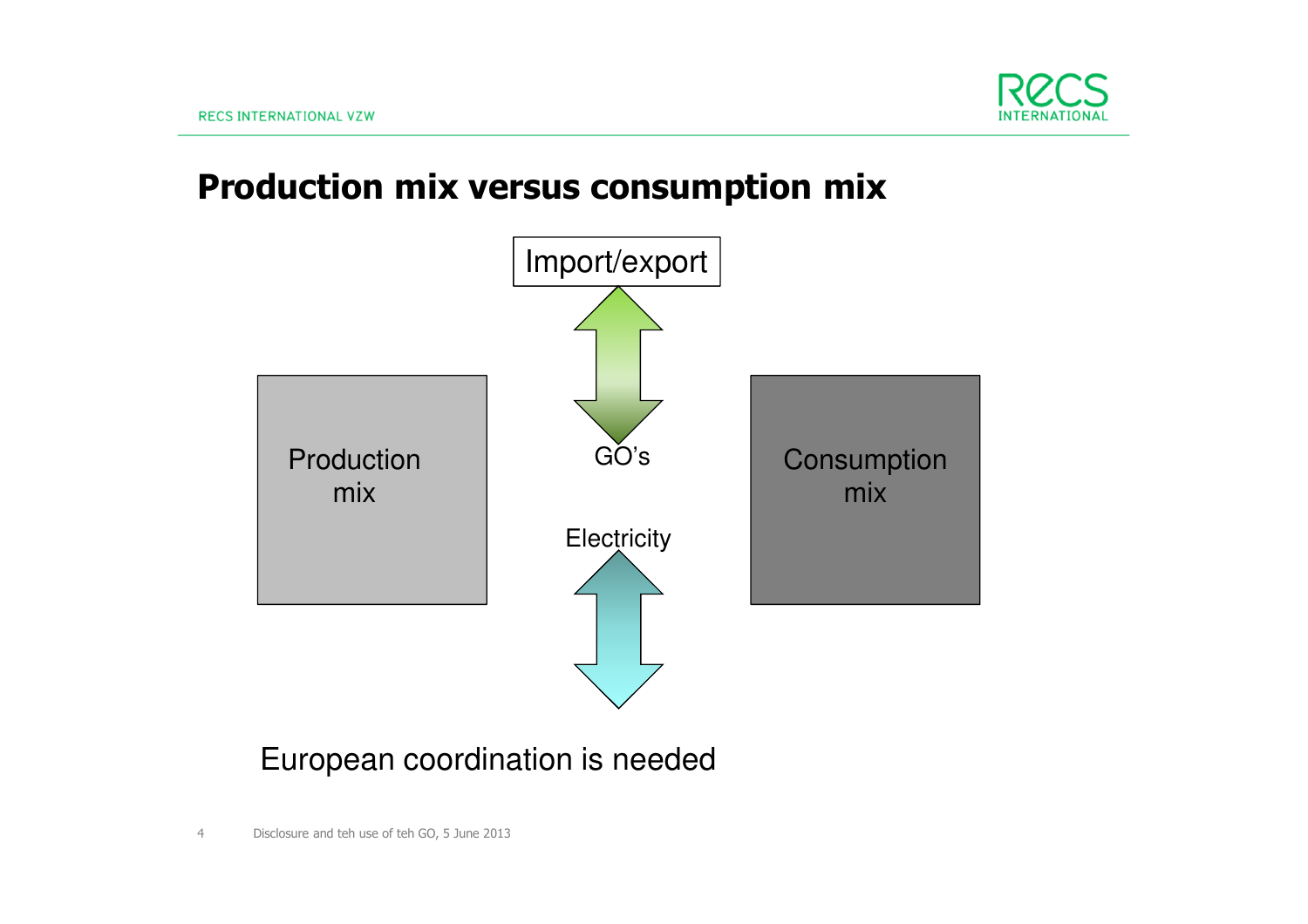

### Tracked versus residual



### Per country and European coordination is needed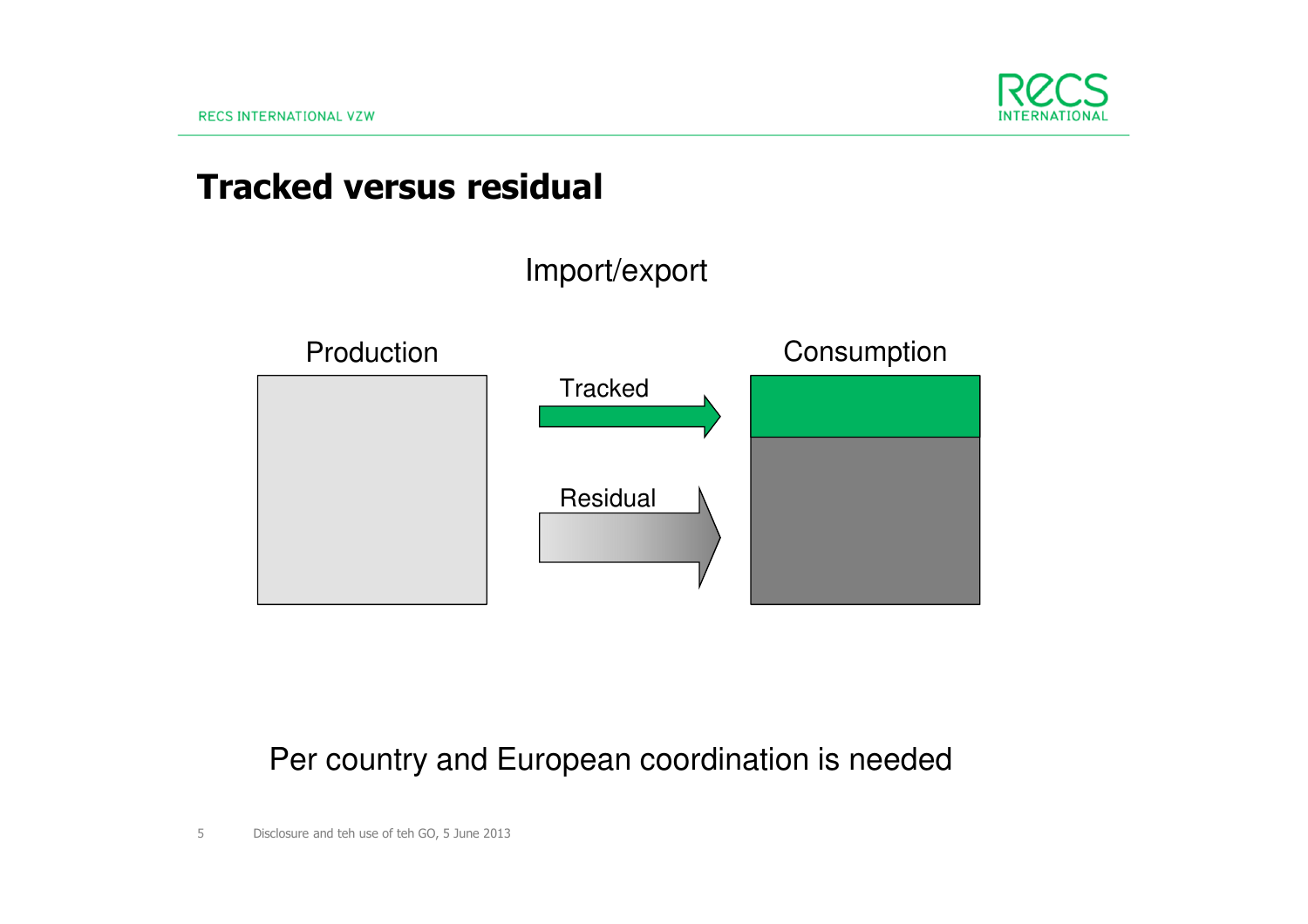

### RE-DISS

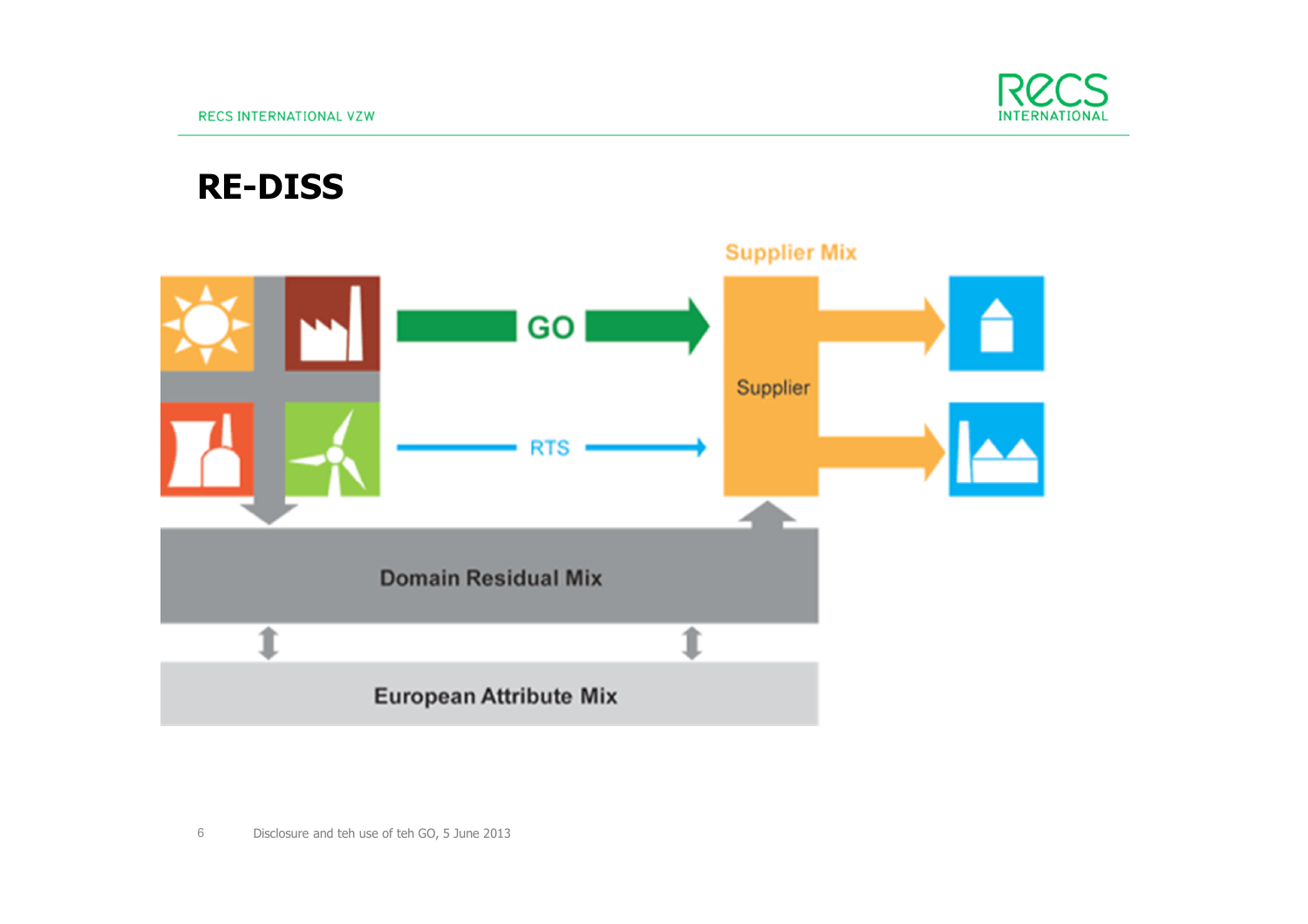

 $\blacksquare$  FOS

#### $\blacksquare$ NUC **Production Mix (Left) vs Residual Mix (Right)**  $\blacksquare$  RES

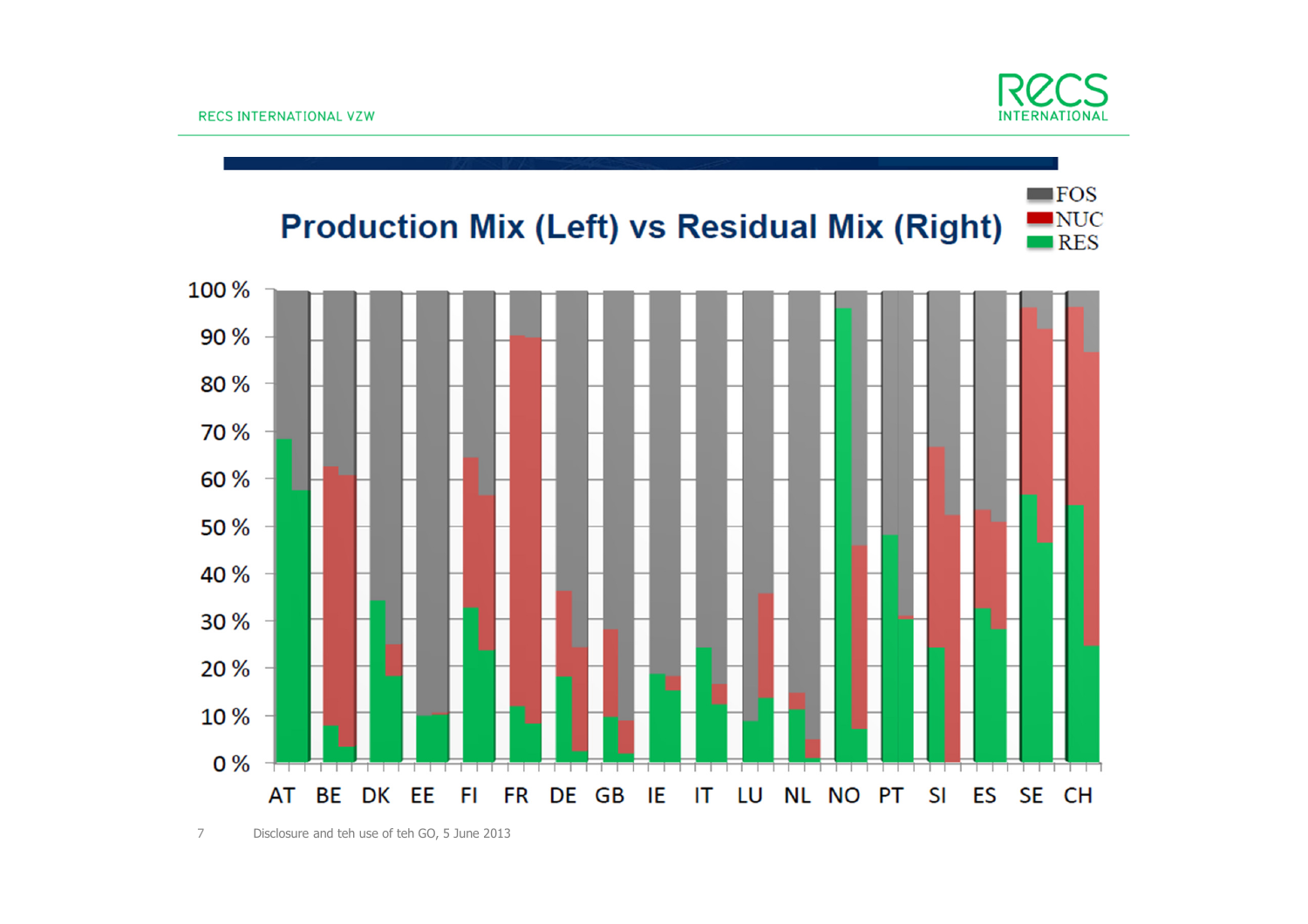

### Timing cancellation GO for company products

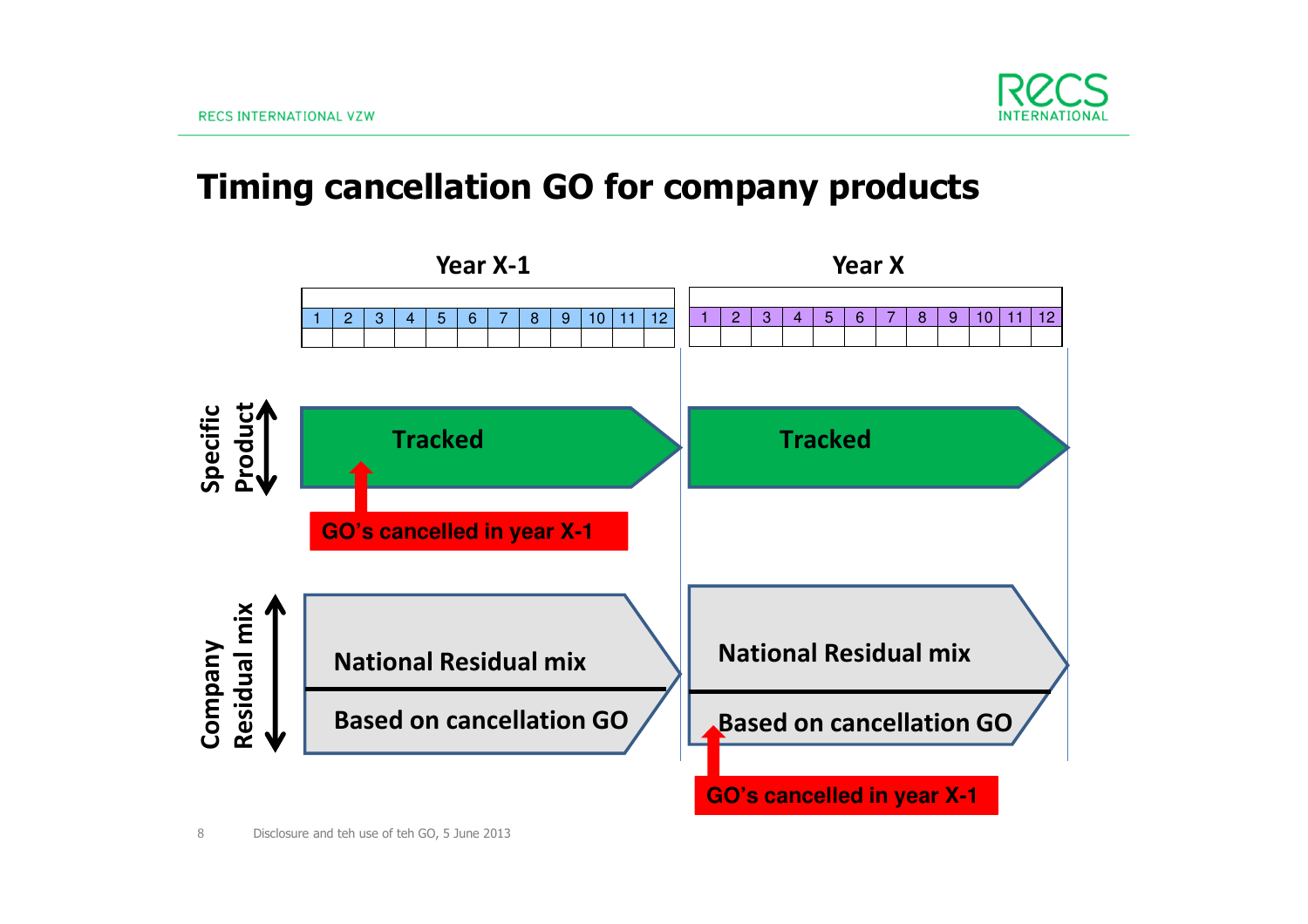

### Timing GO cancellation for green products



Reliability and credibility is secured when:

- Tracked products based on GO's produced and cancelled in year X•
	- not only for RES
- Non-tracked (residual mix) based on previous year X-1 $\bullet$ 
	- possibly corrected by produced and cancelled year X-1(?) -
- $\bullet$ All electricity tracked is ideal (CH has decided to do so)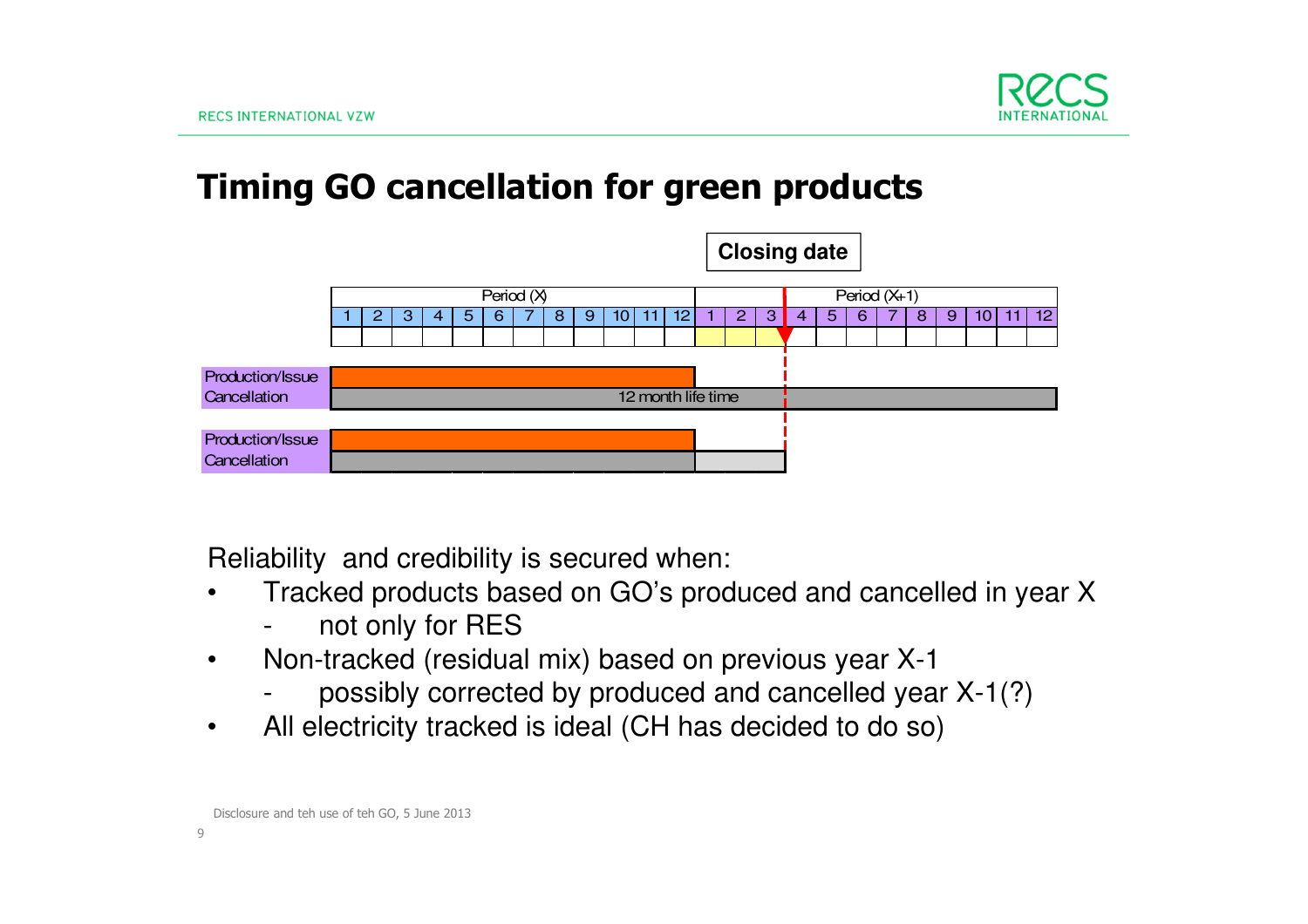

# Next steps (1)

### Who 'owns' the European rules for disclosure?

- The best practice recommendations RE-DISS has no •legal status (RE-DISS is a 3 years EU funded project)
- In the end the best solution is EU regulations
	- $\circ$  Will not happen before 2020 (review of RES Directive)
- EPED has been setup to do the job
	- $\circ$  Same approach as with AIB: on a voluntary basis
	- o In the long term AIB and EPED could merge (more or less the same members, but not always: need to be sorted out)

# RECS International is proposing EPED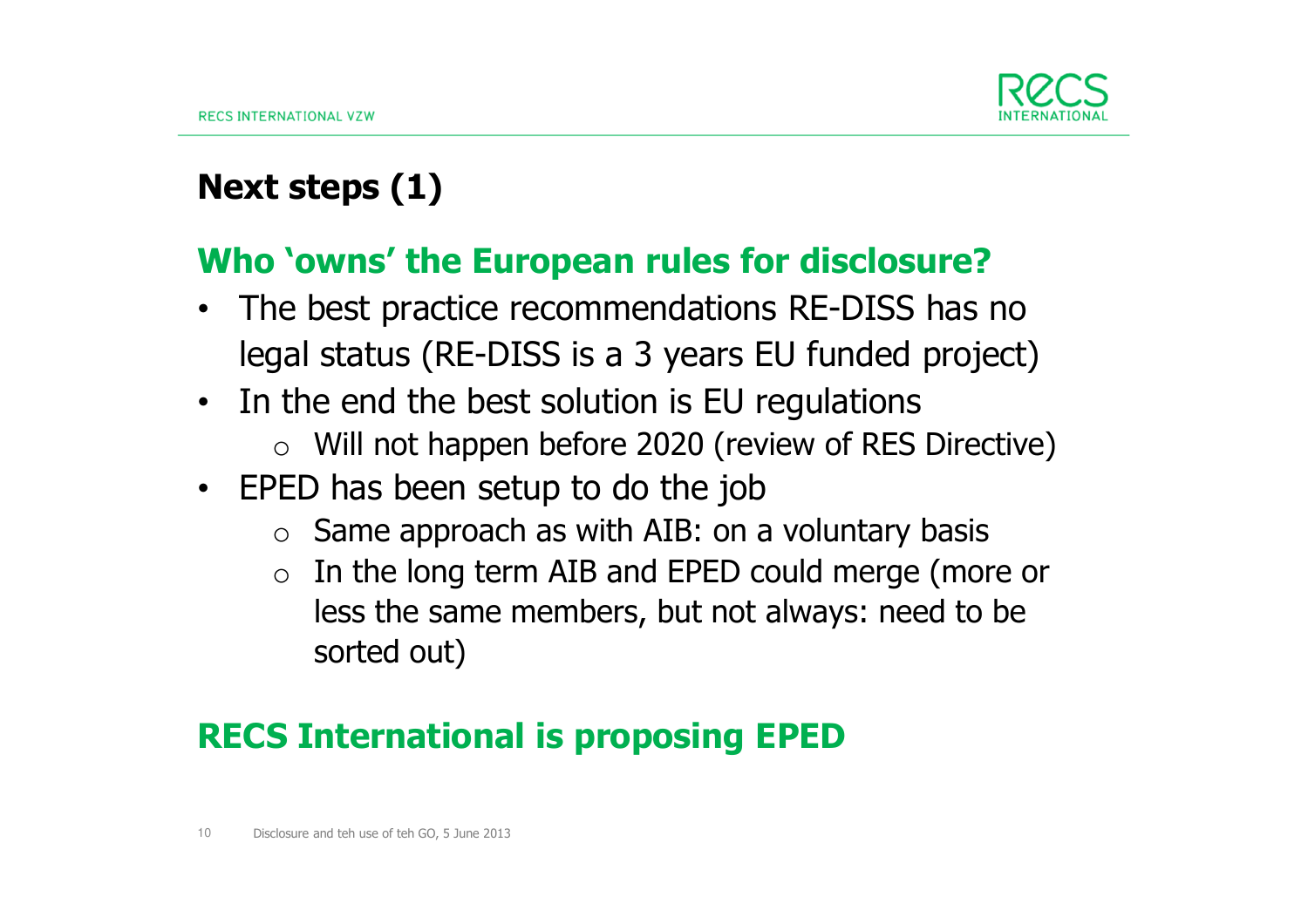

# Next steps (2)

- $\bullet$  RECS International will publish 'Disclosure Recommendations' Main message is that consumers need to be better informed
- RECS International is in the advisory group RE-DISSWe will bring in the recommendations
- In the mean time CA-RES is the best platform to address the issue
	- We will stimulate governments to use best practice recommendations
- As a result
	- Green products are more reliable: good for our own business
	- Statistics become more valuable as a sort of monitor of the market